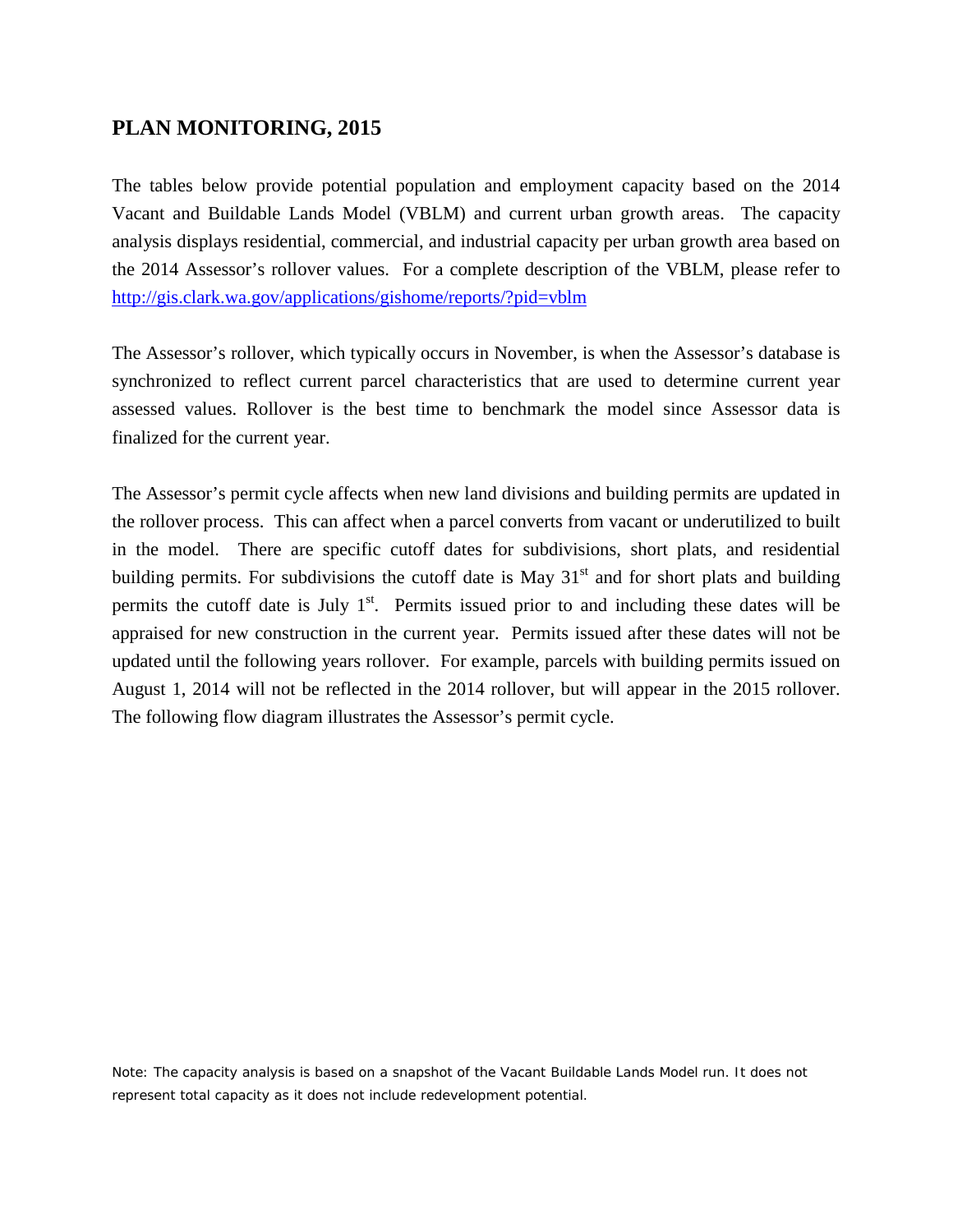

The 2015 VBLM data below indicates that countywide there are 7,513 net developable (buildable) residential acres with a capacity of 136,820 residents; 2,057 net developable (buildable) commercial acres with an employment capacity of 41,138 and 3,982 net developable (buildable) industrial acres with an employment capacity of 35,840.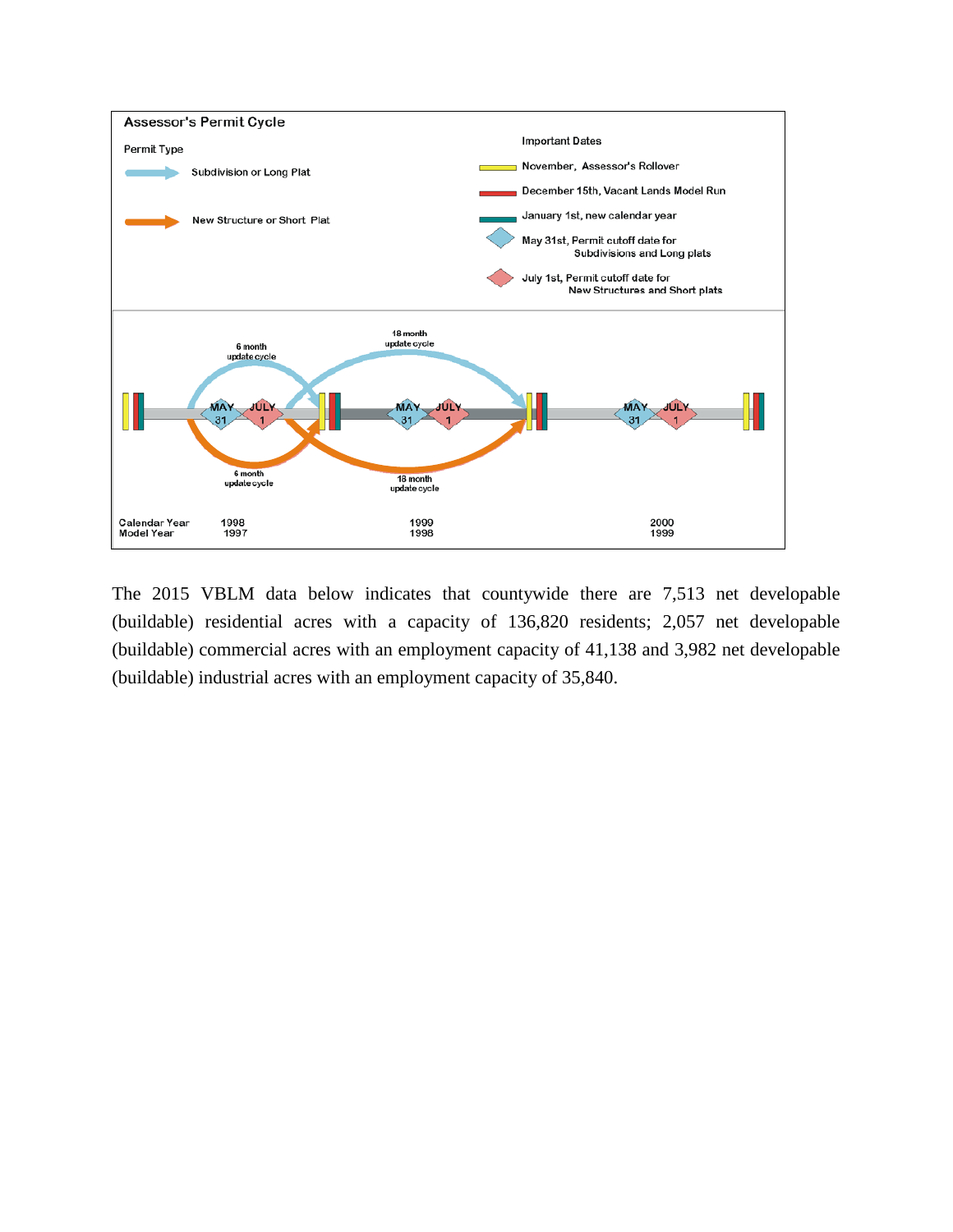|                                    |                    | <b>Will Not</b><br><b>Convert</b> | <b>Infrastructure</b> | <b>Developable</b> | <b>Housing</b> |                | <b>Units</b><br>per |
|------------------------------------|--------------------|-----------------------------------|-----------------------|--------------------|----------------|----------------|---------------------|
| <b>RESIDENTIAL</b>                 | <b>Gross Acres</b> | <b>Acres</b>                      | <b>Acres</b>          | <b>Net Acres</b>   | <b>Units</b>   | <b>Persons</b> | <b>Acre</b>         |
| <b>Battle Ground</b>               |                    |                                   |                       |                    |                |                |                     |
| City                               | 1,620.6            | 602.3                             | 280.6                 | 737.8              | 4,427          | 11,774         | 6                   |
| UGA                                | 750.9              | 294.1                             | 124.7                 | 332.0              | 1,992          | 5,299          | 6                   |
| Total                              | 2,371.5            | 896.4                             | 405.3                 | 1,069.8            | 6,419          | 17,073         | 6                   |
| Camas                              |                    |                                   |                       |                    |                |                |                     |
| City                               | 1,561.3            | 592.9                             | 268.2                 | 700.2              | 4,201          | 11,174         | 6                   |
| UGA                                | 432.2              | 166.4                             | 73.6                  | 192.2              | 1,153          | 3,067          | 6                   |
| Total                              | 1,993.5            | 759.2                             | 341.9                 | 892.3              | 5,354          | 14,242         | 6                   |
| La Center                          |                    |                                   |                       |                    |                |                |                     |
| City                               | 574.4              | 227.5                             | 95.5                  | 251.4              | 1,006          | 2,675          | 4                   |
| UGA                                | 314.1              | 145.6                             | 46.7                  | 121.8              | 487            | 1,296          | 4                   |
| Total                              | 888.5              | 373.1                             | 142.2                 | 373.2              | 1,493          | 3,971          | 4                   |
| Ridgefield                         |                    |                                   |                       |                    |                |                |                     |
| City                               | 1,583.2            | 678.6                             | 250.6                 | 654.0              | 3,924          | 10,438         | 6                   |
| UGA                                | 858.2              | 366.9                             | 136.1                 | 355.2              | 2,131          | 5,669          | 6                   |
| Total                              | 2,441.3            | 1,045.4                           | 386.7                 | 1,009.2            | 6,055          | 16,108         | 6                   |
| Vancouver                          |                    |                                   |                       |                    |                |                |                     |
| City                               | 1,208.4            | 425.3                             | 216.1                 | 567.1              | 4,536          | 12,067         | 8                   |
| UGA                                | 6,764.4            | 2,550.0                           | 1,159.0               | 3,055.4            | 24,443         | 65,019         | 8                   |
| Total                              | 7,972.8            | 2,975.3                           | 1,375.1               | 3,622.5            | 28,980         | 77,086         | 8                   |
| Washougal                          |                    |                                   |                       |                    |                |                |                     |
| City                               | 578.6              | 226.8                             | 96.6                  | 255.2              | 1,531          | 4,074          | 6                   |
| UGA                                | 499.2              | 193.0                             | 84.8                  | 221.4              | 1,328          | 3,533          | 6                   |
| Total                              | 1,077.8            | 419.8                             | 181.4                 | 476.6              | 2,860          | 7,606          | 6                   |
| Yacolt                             |                    |                                   |                       |                    |                |                |                     |
| City                               | 65.1               | 14.7                              | 14.0                  | 36.4               | 146            | 388            | 4                   |
| <b>UGA</b>                         | 16.4               | 6.4                               | 2.8                   | 7.3                | 29             | 77             | 4                   |
| Total                              | 81.6               | 21.1                              | 16.7                  | 43.7               | 175            | 465            | 4                   |
| Woodland                           |                    |                                   |                       |                    |                |                |                     |
| City                               | 5.8                | $3.1\,$                           | 0.8                   | 2.0                | 8              | 21             | 4                   |
| UGA                                | 88.9               | 56.8                              | 8.9                   | 23.3               | 93             | 247            | 4                   |
| Total                              | 94.8               | 59.9                              | 9.7                   | 25.2               | 101            | 269            | 4                   |
| <b>RESIDENTIAL</b><br><b>TOTAL</b> | 16,921.7           | 6,550.2                           | 2,858.9               | 7,512.6            | 51,436         | 136,820        | 7                   |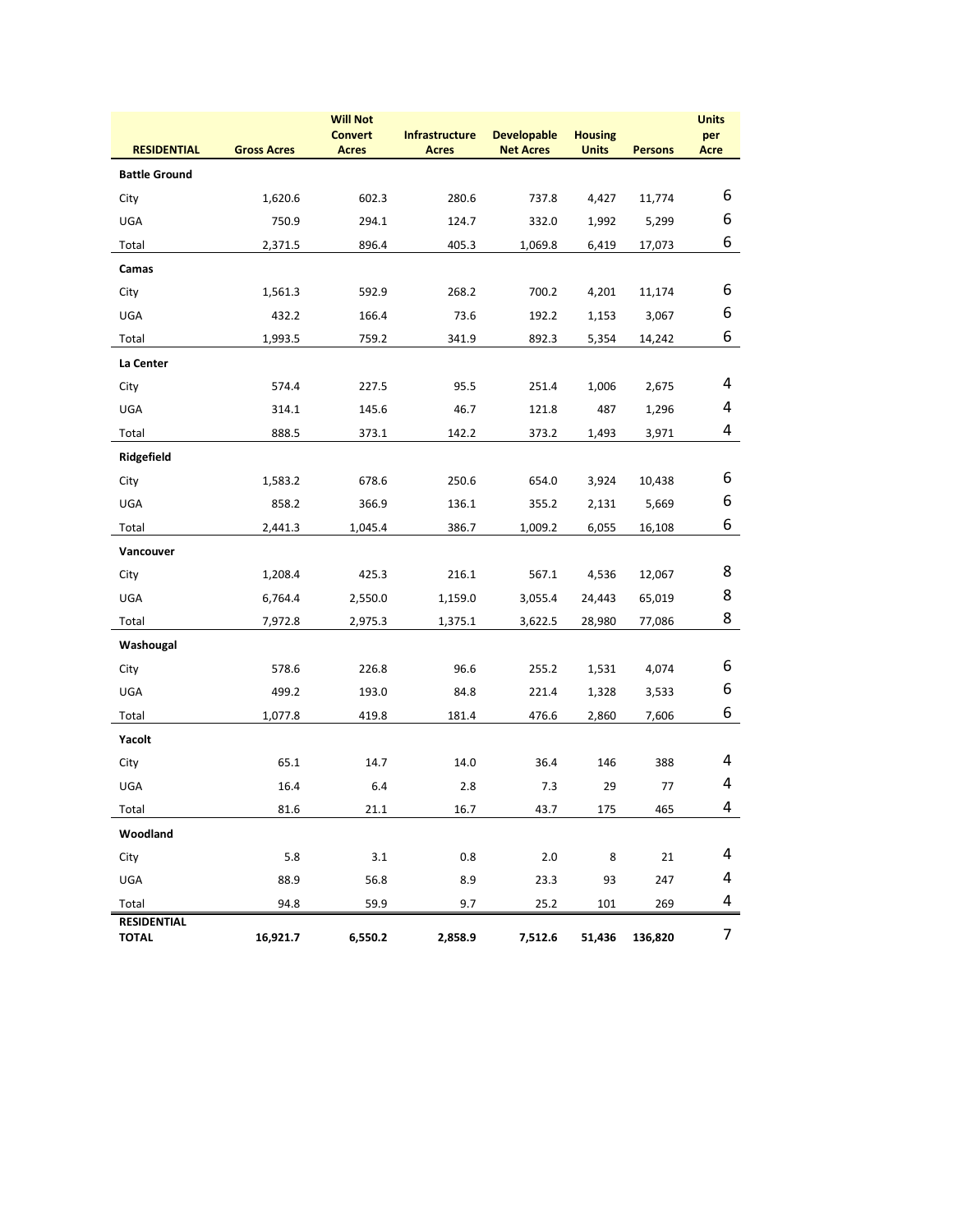|                                   |                    | <b>Will Not</b>      | Infrastructure | <b>Developable</b> |           |
|-----------------------------------|--------------------|----------------------|----------------|--------------------|-----------|
| <b>COMMERCIAL</b>                 | <b>Gross Acres</b> | <b>Convert Acres</b> | <b>Acres</b>   | <b>Net Acres</b>   | Jobs      |
| <b>Battle Ground</b>              |                    |                      |                |                    |           |
| City                              | 591.4              | 92.6                 | 126.3          | 372.5              | 7,449     |
| UGA                               | 59.0               | 6.4                  | 13.2           | 39.5               | 790       |
| Total                             | 650.4              | 99.0                 | 139.5          | 411.9              | 8,239     |
| Camas                             |                    |                      |                |                    |           |
| City                              | 514.3              | 64.6                 | 112.4          | 337.2              | 6,744     |
| UGA                               | 0.0                | 0.0                  | 0.0            | 0.0                | 0         |
| Total                             | 514.3              | 64.6                 | 112.4          | 337.2              | 6,744     |
| La Center                         |                    |                      |                |                    |           |
| City                              | 63.6               | 4.6                  | 14.7           | 44.2               | 884       |
| UGA                               | 0.0                | 0.0                  | 0.0            | 0.0                | 0         |
| Total                             | 63.6               | 4.6                  | 14.7           | 44.2               | 884       |
| Ridgefield                        |                    |                      |                |                    |           |
| City                              | 270.1              | 31.0                 | 59.8           | 179.3              | 3,587     |
| UGA                               | 17.8               | $1.5\,$              | 4.1            | 12.2               | 245       |
| Total                             | 287.9              | 32.4                 | 63.9           | 191.6              | 3,831     |
| Vancouver                         |                    |                      |                |                    |           |
| City                              | 519.9              | 27.8                 | 123.0          | 369.1              | 7,383     |
| UGA                               | 868.3              | 62.8                 | 201.4          | 604.2              | 12,083    |
| Total                             | 1,388.3            | 90.5                 | 324.4          | 973.3              | 19,466    |
| Washougal                         |                    |                      |                |                    |           |
| City                              | 83.8               | 8.7                  | 18.8           | 56.3               | 1,126     |
| UGA                               | 45.5               | 3.2                  | 10.6           | 31.8               | 635       |
| Total                             | 129.3              | 11.9                 | 29.4           | 88.1               | 1,762     |
| Yacolt                            |                    |                      |                |                    |           |
| City                              | 14.1               | 0.0                  | 3.5            | 10.6               | 211       |
| UGA                               | 0.0                | 0.0                  | 0.0            | 0.0                | $\pmb{0}$ |
| Total                             | 14.1               | $0.0\,$              | 3.5            | 10.6               | 211       |
| Woodland                          |                    |                      |                |                    |           |
| City                              | 0.0                | $0.0\,$              | 0.0            | $0.0\,$            | $\pmb{0}$ |
| UGA                               | 0.0                | $0.0\,$              | 0.0            | 0.0                | $\pmb{0}$ |
| Total                             | 0.0                | 0.0                  | 0.0            | 0.0                | 0         |
| <b>COMMERCIAL</b><br><b>TOTAL</b> | 3,047.8            | 303.1                | 687.8          | 2,056.9            | 41,138    |